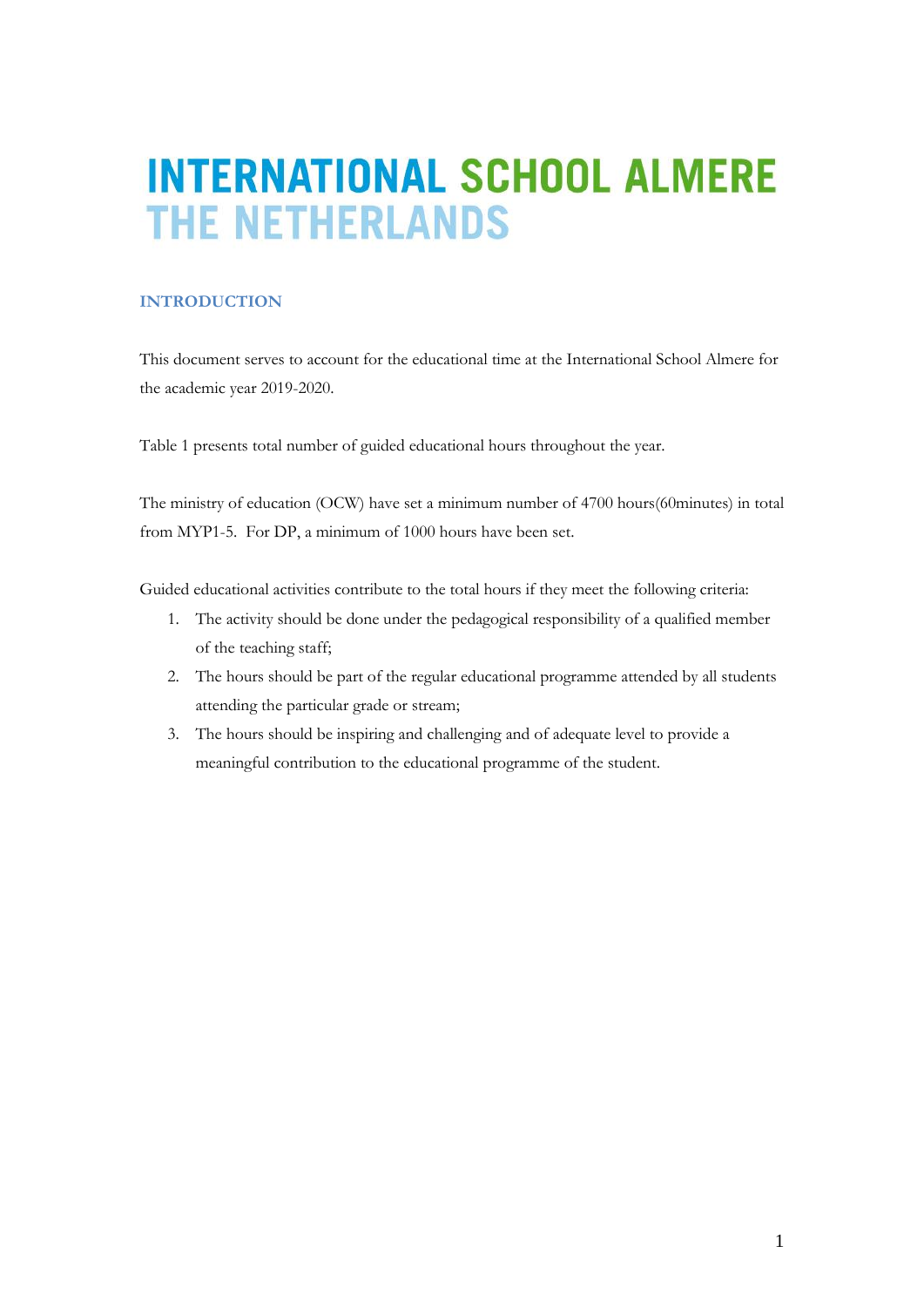# **EDUCATIONAL TIME TABLE TABLE TABLE TABLE**

| School<br>year   | Year<br>Group   | Lesson<br>hours<br>per week | <b>Clock</b><br>hours<br>per week | Standard<br>number<br>teaching<br>weeks per<br>year | <b>Clock</b><br>hours<br>per year | <b>Activities</b><br>at the start<br>and end of<br>the school<br>year | Exams | <b>School trips</b><br>and<br>excursions | Service as<br>action - CAS | Other<br>extracurricular<br>activities,<br>participation in<br>events in school | PP/EE | Customized<br>activities<br>(PT/ASC/Ass<br>embly) | <b>Total clock</b><br>hours per<br>year | Standarized<br>clock hours<br>per year (per<br>OCW) |
|------------------|-----------------|-----------------------------|-----------------------------------|-----------------------------------------------------|-----------------------------------|-----------------------------------------------------------------------|-------|------------------------------------------|----------------------------|---------------------------------------------------------------------------------|-------|---------------------------------------------------|-----------------------------------------|-----------------------------------------------------|
| $\boldsymbol{0}$ | MYP1            | 26                          | 26                                | 36                                                  | 936                               | 60                                                                    |       | 20                                       | 25                         | 10                                                                              |       | 30                                                | 1086                                    |                                                     |
| $\mathbf{1}$     | MYP2            | 27                          | 27                                | 36                                                  | 1080                              | 60                                                                    |       | 20                                       | 25                         | 12                                                                              |       | 30                                                | 1122                                    |                                                     |
| $\overline{2}$   | MYP3            | 29                          | 29                                | 36'                                                 | 1008                              | 60                                                                    |       | 60                                       | 25                         | 12                                                                              |       | 30                                                | 1239                                    | 4700 (MYP1-<br>MYP5)                                |
| $\mathbf{3}$     | MYP4            | 25                          | 25                                | 36                                                  | 900                               | 60                                                                    |       | 60                                       | 30                         | 15                                                                              |       | 30                                                | 1100                                    |                                                     |
| $\overline{4}$   | MYP5            | 25                          | 25                                | 36                                                  | 900                               | 60                                                                    | 30    | 60                                       | 40                         | 15                                                                              | 40    | 30                                                | 1170                                    |                                                     |
| 5                | DP1             | 26                          | 26                                | 36                                                  | 936                               | 60                                                                    |       | 60                                       | 60                         | 15                                                                              | 30    | 30                                                | 1216                                    | 1000 (DP1-                                          |
| 6                | DP <sub>2</sub> | 26                          | 26                                | 30                                                  | 780                               | 30                                                                    | 30    | 20                                       | 50                         | 10                                                                              | 10    | 20                                                | 930                                     | DP2)                                                |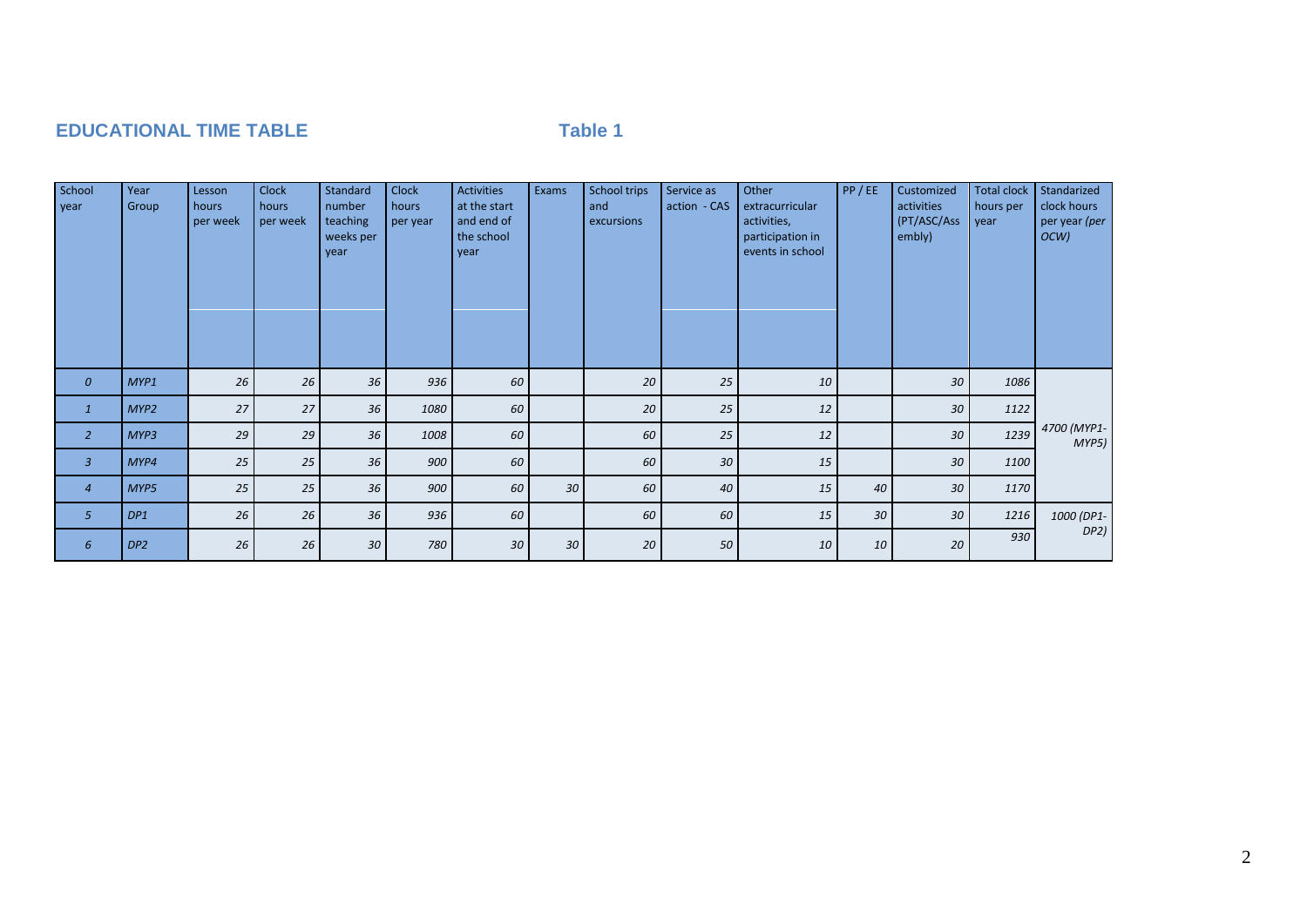# **EXPLANATION OF EDUCATIONAL TIME INTERNATIONAL SCHOOL ALMERE**

The horizontal rows refer to the parts in the lesson schedule and activities that accounts for the official educator guided educational time for the academic year 2019/20. The first vertical column refers to the groups per year level.

#### **Standard lessons per week**

This column represents the number of lessons a student would follow as part of the compulsory lessons offered in the academic programme. These are the regular subject lessons, group mentor lessons, project timeslots.

#### **Standard clock hours per week**

The ISAlmere runs 60 minute lessons. This column shows the conversion to 60 minute (clock) hours.

#### **Standard number of teaching weeks per year**

The lesson weeks per year are presented twee weeks short of the actual number to compensate for 4 staff study days in the year, 2 staff preparation days at the start of the academic year and two lesson free days at the end of the academic year.

#### **Standard clock hours per year**

This column presents the clock hours per year though multiplying the number of clock lesson hours per week by the number of lesson weeks in the year.

#### **Activities at the start and end of the school year**

Students spend a minimum of 4 hours at school on the first induction day. In all year groups, there is an extended introduction to the school and programme results in 2 and a half school days on an outside location (introductory camp).

The last week of school 30 clock hours have been allocated for activities like the sports day, music concert and any other activities .

#### **Exams**

An average of 30 exam clock hours have been used for MYP5 students and DP2 students with 6 subjects.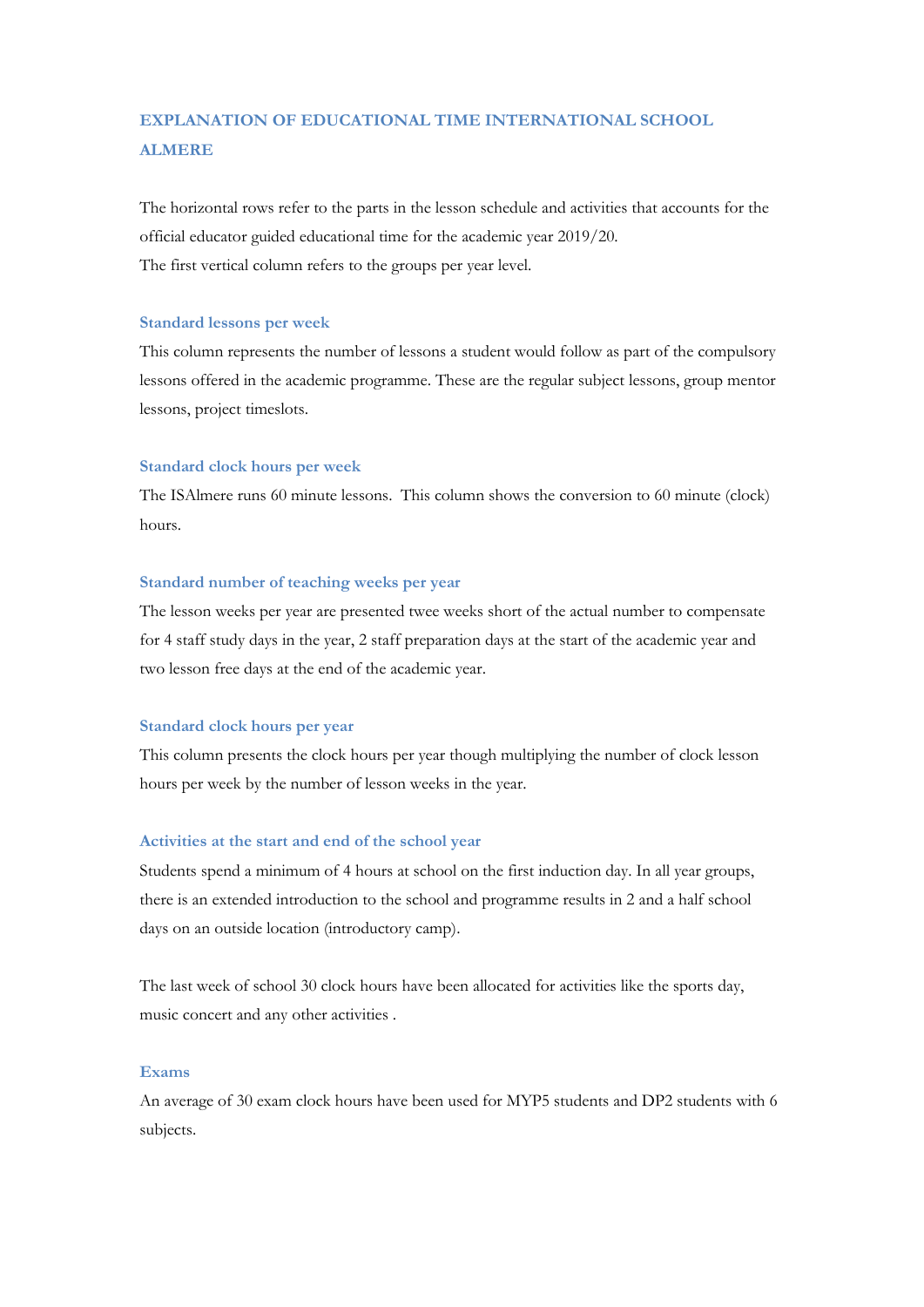#### **School trips and excursions**

All students from MYP3 to DP1 attend one school trip abroad per year (60 clock hours). In addition all students also attend various excursions related to the curriculum. (20 clock hours).

### **Service as action and CAS(create,action,service)**

For the IB MYP the prescribed compulsory school hours have been added. These hours are year group dependent and are approximations.

For the IB Diploma programme, students fullfill the two-year requirement for CAS experiences. These are split over the two academic years according to approximate workload.

#### **Other extracurricular activities**

Students attend a number of extracurricular activities at the school such as assembly, after school clubs, attendance at project timeslot etc. For these activities a total of 30 clock hours have been calculated.

### **Personal project (MYP5) and Extended essay (DP)**

In MYP4 of the Middle Years Programme 40 hours have been allocated for the personal project as prescribed by the IB. In DP1 and DP2 students are required to spend a minimum of 40 hours over two years on their Extended Essay. These 40 hours have been split over the two years based on approximate workload.

### **Total clock hours per year**

The sum of all guided educational hours at the ISAlmere per year level.

#### **Standardised clock hours prescribed by OCW per year**

The ministry of education (OCW) have set a minimum number of 4700 (60minutes) for MYP1- MYP5. For DP, a minimum of 1000 guided hours have been set .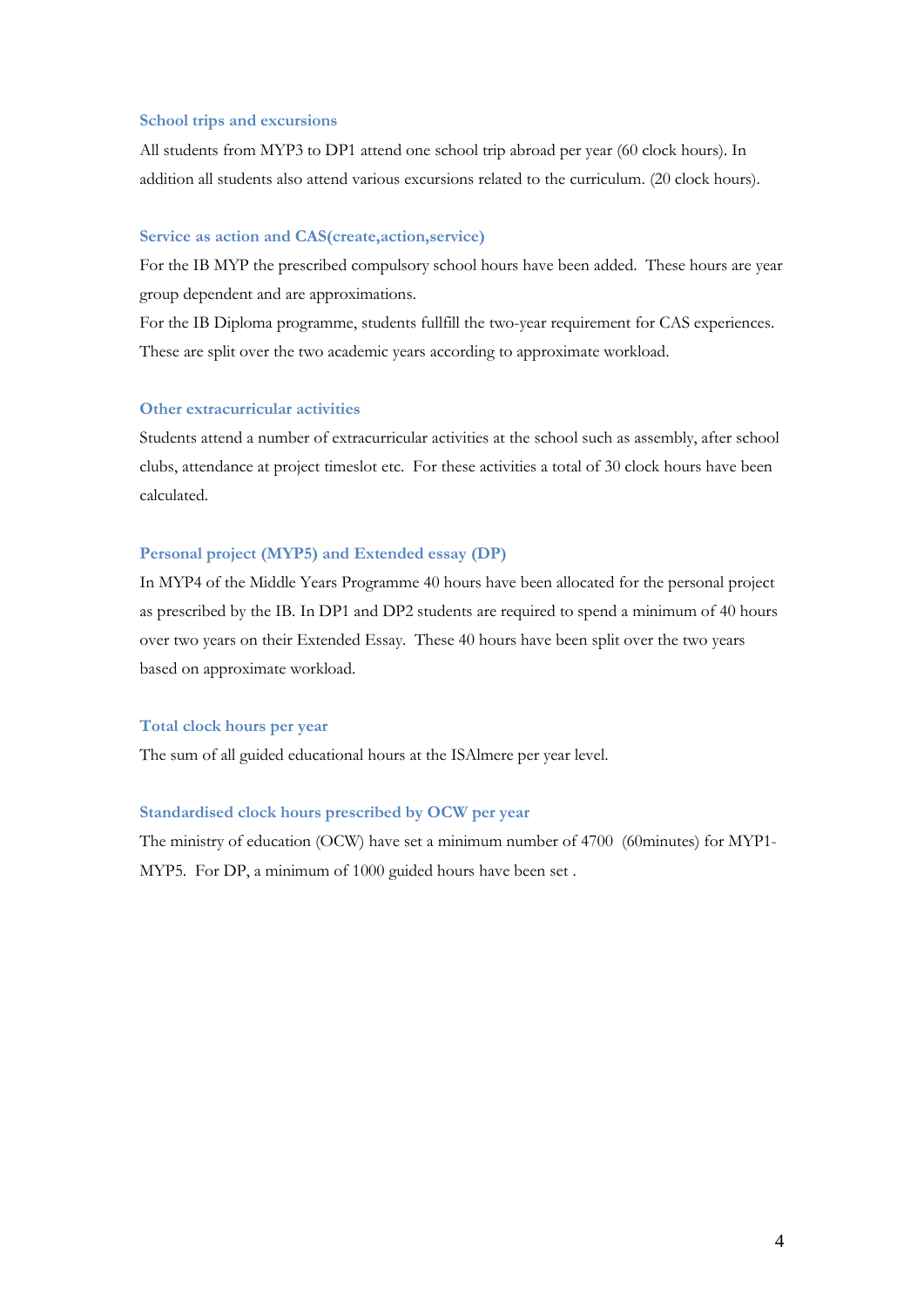# **OVERVIEW LESSON TABLE MIDDLE YEARS PROGRAMME**

# **(YEARS MYP1-MYP5)**

| <b>Subject</b>              | MYP1                    | MYP2                    | MYP3                    | MYP4                    | MYP5                    |
|-----------------------------|-------------------------|-------------------------|-------------------------|-------------------------|-------------------------|
| English A/B                 | $\overline{2}$          | 3                       | $\overline{c}$          | 2                       | 3                       |
| English B P1                | $\overline{\mathbf{3}}$ | $\overline{\mathbf{3}}$ | $\overline{\mathbf{3}}$ | $\overline{2}$          | $\overline{2}$          |
| Dutch A/B                   | $\overline{c}$          | $\overline{2}$          | $\overline{2}$          | 3                       | $\overline{2}$          |
| French B                    | $\overline{2}$          |                         |                         |                         |                         |
| Spanish B                   | $\overline{2}$          |                         |                         |                         |                         |
| Fre B / Spa B               |                         | $\overline{2}$          | $\overline{2}$          | $\overline{\mathbf{c}}$ | $\overline{\mathbf{c}}$ |
| Sp ab                       |                         |                         |                         | $\overline{\mathbf{2}}$ | $\overline{\mathbf{2}}$ |
| <b>1&amp;S</b>              | $\overline{2}$          | $\overline{2}$          | $\overline{\mathbf{3}}$ | 3                       | 3                       |
| History                     |                         |                         |                         |                         |                         |
| Eco                         |                         |                         |                         |                         |                         |
| <b>Business</b>             |                         |                         |                         |                         |                         |
| ESS                         |                         |                         |                         |                         |                         |
| Science                     | 3                       | 3                       | 3                       | 3                       | 3                       |
| Biology                     |                         |                         |                         |                         |                         |
| Physics                     |                         |                         |                         |                         |                         |
| Chemistry                   |                         |                         |                         |                         |                         |
| Maths                       | $\overline{2}$          | 3                       |                         |                         |                         |
| Math EXT/STD                |                         |                         | $\overline{2}$          | 3                       | 3                       |
| Maths studies               |                         |                         |                         |                         |                         |
| Maths std                   |                         |                         |                         |                         |                         |
| Math Higher                 |                         |                         |                         |                         |                         |
| VA                          | $\mathbf{1}$            | $\overline{1}$          | $\overline{2}$          |                         |                         |
| Music                       | $\mathbf{1}$            | $\mathbf{1}$            | $\overline{2}$          |                         |                         |
| Drama                       | $\mathbf{1}$            | $\mathbf{1}$            | $\overline{2}$          |                         |                         |
| VA/Music/Drama/DT           |                         |                         |                         | $\overline{2}$          | $\overline{2}$          |
| DT                          | $\mathbf{1}$            | $\overline{2}$          | $\overline{2}$          |                         |                         |
| PHE                         | $\overline{2}$          | $\overline{2}$          | $\overline{2}$          | $\overline{2}$          | $\overline{2}$          |
| Project time                | 2.5                     | 2.5                     | 2.5                     | 2.5                     | 2.5                     |
| Self-taught                 |                         |                         |                         |                         |                         |
| Tok                         |                         |                         |                         |                         |                         |
| Mentor                      | 2.5                     | 2.5                     | 2.5                     | 2.5                     | 2.5                     |
| <b>Total no. Of lessons</b> | 26                      | 27                      | 29                      | 25                      | 25                      |